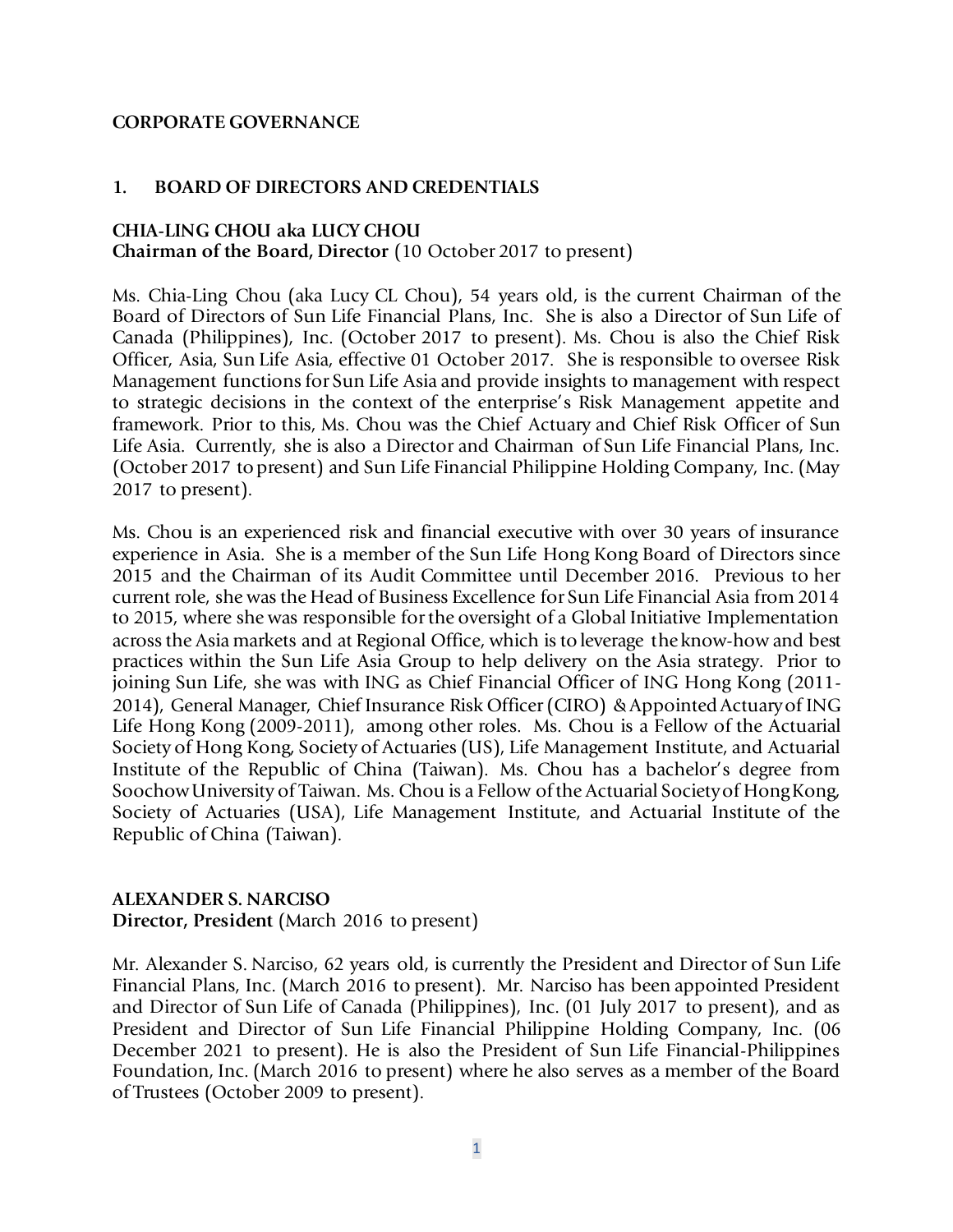As President, Mr. Narciso has full financial, operational and regulatory responsibility for Sun Life of Canada (Philippines), Inc. and overall accountability for performance and growth of its life insurance business. Prior to his post, he held the positions of Chief Agency Distribution Officer, Head for Metro Manila 2 and Director for Marketing for Sun Life Financial Philippines. He started as a Career Agent in Sun Life in 1986. He moved to the head office in 1989, handling various agency support roles such as Sales Training, Sales Promotions and Agency Events.

Mr. Narciso graduated from the Ateneo de Manila University with a degree in Philosophy and holds a Master's degree in Industry Economics from the Center for Research and Communication. He is also a Fellow of the Life Management Institute (with distinction).

### **OSCAR S. REYES Independent Director** (2007 to present)

Mr. Oscar S. Reyes, 76 years old, is an Independent Director of the Sun Life Prosperity Dollar Abundance Fund, Inc. (2006 to present); Sun Life Prosperity Dollar Advantage Fund, Inc. (2002 to present); Sun Life of Canada Prosperity GS Fund, Inc. (2011 to present); Sun Life Prosperity Dynamic Fund, Inc. (2012 to present); Sun Life of Canada Prosperity Balanced Fund, Inc.; Sun Life of Canada Prosperity Philippine Equity Fund, Inc.; Sun Life Prosperity Achiever Fund 2028, Inc.; Sun Life Prosperity Achiever Fund 2038, Inc.; Sun Life Prosperity Achiever Fund 2048, Inc.; and Sun Life Prosperity World Equity Index Feeder Fund, Inc. (formerly DECA Homebuilder Fund, Inc.) (2018 to present); Sun Life Prosperity Dollar Starter Fund, Inc. (July 2021 to present) and Sun Life Prosperity Peso Voyager Feeder Fund, Inc. (January 2022). He is also an Independent Director of the Grepalife Dollar Bond Fund Corporation, Grepalife Bond Fund Corporation, and Grepalife Fixed Income Fund Corporation ("Grepalife Funds") (2011 to present).

Mr. Reyes' other current positions are: member of the Advisory Board of PLDT, Inc. and Basic Energy Corporation; Member, Advisory Council of the Bank of the Philippine Islands); Chairman, Pepsi Cola Products Philippines, Inc.; Director of PXP Energy Corp. and PLDT Communications and Energy Ventures, Inc.; Independent Director of Cosco Capital Inc., D.M. Wenceslao & Associates Inc., Sun Life Financial Plans, Inc., Pioneer Life Inc., Pioneer Insurance & Surety Corporation, Pioneer Intercontinental Insurance, Philippine Dealing System Holdings Corp., Philippine Dealing & Exchange Corporation, Philippine Depository & Trust Corporation, Philippine Securities Settlement Corporation, Team Energy Corporation, among other firms.

He completed his Bachelor of Arts degree in Economics at the Ateneo de Manila University in 1965 (Cum Laude) and did post-graduate studies at the Ateneo Graduate School of Business, Waterloo Lutheran University in Ontario, Canada and the Harvard Business School in Boston, Massachusetts, USA.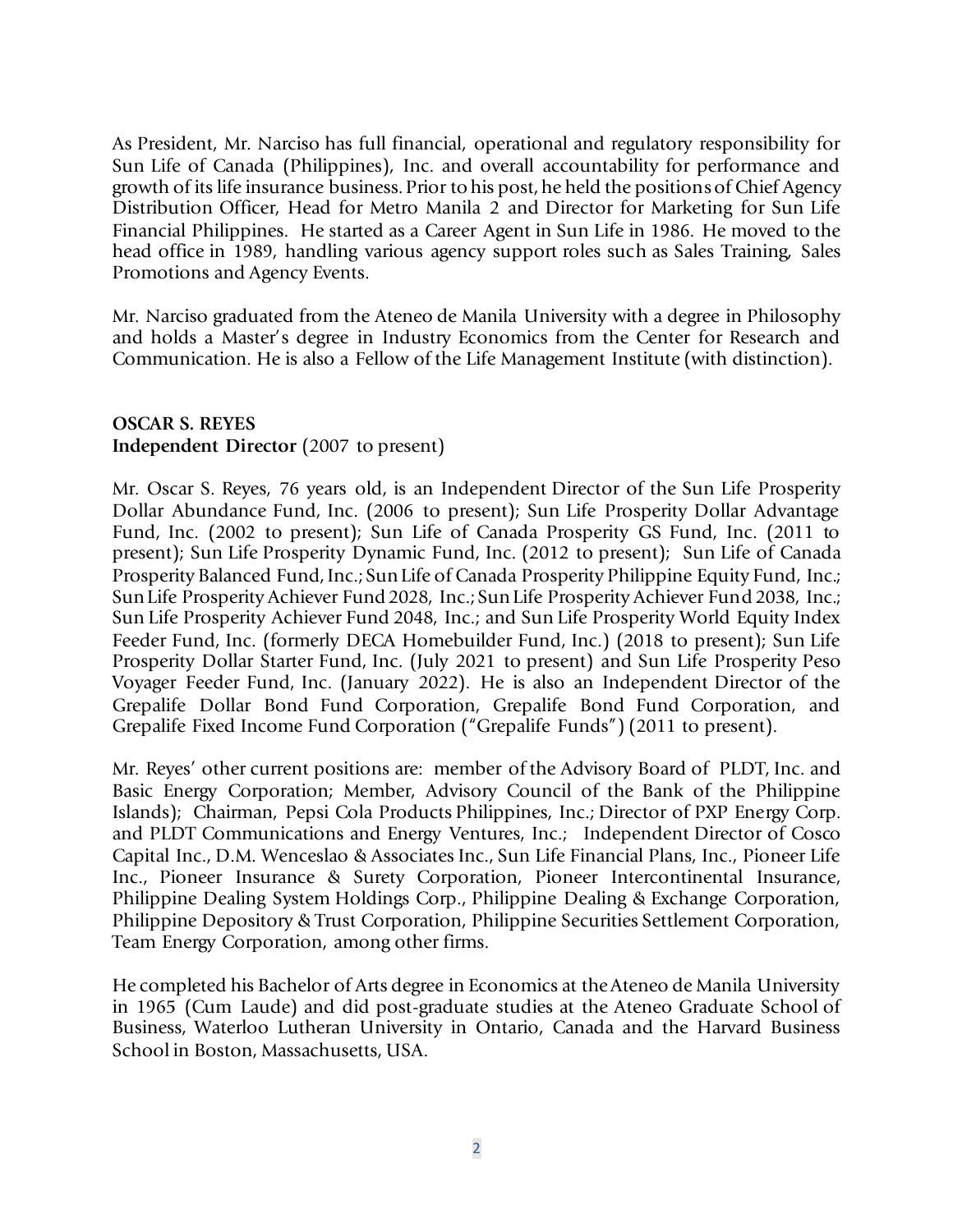#### **FRANCISCO S.A. SANDEJAS Independent Director** (March 2016 to present)

Dr. Francisco "Paco" S.A. Sandejas, 54 years old, is currently an Independent Director of Sun Life Financial Plans, Inc. He is the Founder and Chairman of Narra Ventures, Xepto Education and Stratpoint Technologies. Xepto Education is a system developer and integrator of the most innovative platform for the delivery of Digital Education content and tools for schools of the developing world.

Also, he founded and chairs Stratpoint Technologies, Inc. one of Southeast Asia's leading software consulting firms focused on Enterprise-level Digital Transformation.

Narra Ventures is a technology holding company and boutique early-stage investment group that founded Stratpoint Technologies, Xepto Education, Narra Venture Capital as well as invested in over 40 high-technology companies, with some notable companies being Inphi (NASDAQ: MRVL), SiRF (NASDAQ: QCOM), Stratpoint Technologies, Amulaire (TT: 2241), and Quintic (NASDAQ: NXPI).

Dr. Sandejas also serves as Independent Director of Sun Life of Canada (Philippines), Inc.; Sun Life Asset Management Company, Inc., Grepalife Asset Management Corporation, Maya Bank, and Medical Doctors, Inc. (Makati Medical Cénter). He is the Chairman of Philippine S&T Development Foundation. He was an independent director of Unionbank of the Philippines where he helped lead the board efforts in their award-winning digital transformation, serving as Chairman of the Technology Steering Committee and the Operations Risk Management Committee.

At Stanford where he completed his Ph.D. and M.S. in Electrical Engineering, he coinvented the Grating Light Valve (GLV), one of Stanford's top-earning intellectual properties. He was the first *summa cum laude* of University of the Philippines-Diliman's Applied Physics program and was awarded Ten Outstanding Students of the Philippines. Paco holds 5 international patents in nanotechnology and optoelectronics.

Being Chairman of the Philippine S&T Development Foundation, co-founder of the Brain Gain Network, Dr. Sandejas advice various agencies of the Philippine Government, various non-profit foundations, and universities like De La Salle University and the University of the Philippines. He has worked at H&Q Asia Pacific, Applied Materials and Siliscape.

#### **BENEDICTO C. SISON Director** (01 July 2018 to present)

Mr. Benedicto C. Sison, 60 years old, is the CEO and Country Head of the Sun Life group of companies in the Philippines from 01 July 2018. He is a Director of Sun Life Financial Plans, Inc. (01 July 2018 to present). He is also the Chairman of Sun Life Financial Philippine Holding Company, Inc. (06 December 2021 to present) and serves as the Director and Chairman of the sixteen Sun Life Prosperity Funds i.e., Sun Life of Canada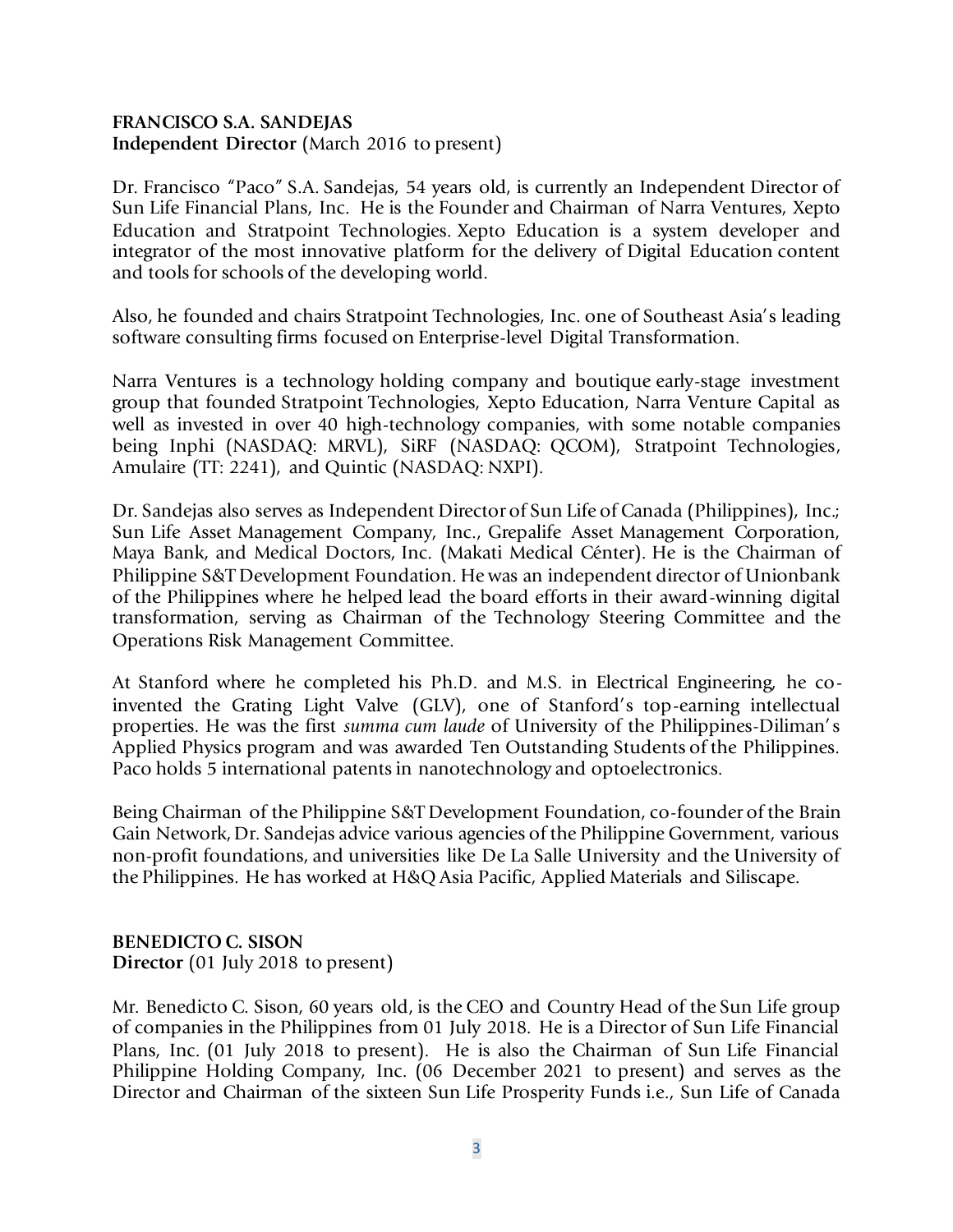Prosperity Balanced Fund, Inc., Sun Life of Canada Prosperity Bond Fund, Inc., Sun Life of Canada Prosperity Philippine Equity Fund, Inc., Sun Life Prosperity Dollar Abundance Fund, Inc., Sun Life Prosperity Dollar Advantage Fund, Inc., Sun Life Prosperity Dynamic Fund, Inc., Sun Life Prosperity Philippine Stock Index Fund, Inc., Sun Life Prosperity GS Fund, Inc., Sun Life Prosperity Money Market Fund, Inc., Sun Life Prosperity Dollar Wellspring Fund, Inc., Sun Life Prosperity World Voyager Fund, Inc., (September 2015 to present), Sun Life Prosperity Dollar Starter Fund, Inc., Sun Life Prosperity World Equity Index Feeder Fund, Inc. (2017 to present), and Sun Life Prosperity Achiever Fund 2028, Inc., Sun Life Prosperity Achiever Fund 2038, Inc., Sun Life Prosperity Achiever Fund 2048, Inc. (2018 to present). He is also the Director and Chairman of the Grepalife Funds such as Grepalife Balanced Fund Corporation, Grepalife Dollar Bond Fund Corporation, and Grepalife Fixed Income Fund Corporation (September 2015 to present). He is the Chairman of Sun Life Financial – Philippines Foundation, Inc., (September 2019 to present) where he also served as Trustee. He is a Senior Advisor to the Board of Trustees of the Philippine Investment Funds Association (PIFA) and served as the President of the Philippine Life Insurance Association (PLIA).

Prior to his current role, Mr. Sison served as the Chief Strategy and Financial Management Officer of Sun Life of Canada (Philippines), Inc. (April 2015 to 2018). He also served as Chief Financial Officer of Sun Life Financial Asia (November 2012 to March 2015), Director of Sun Life Hong Kong Limited (December 4, 2012 to May 14, 2015), Commissioner of PT. Sun Life Indonesia Services (February 21, 2013 to July 5, 2013) and Commissioner of PT. Sun Life Indonesia (April 19, 2013 to April 23, 2015). He was also the Director/CFO and Treasurer of Sun Life Financial Philippine Holding Company, Inc. (September 2010 to December 2013), CFO and Treasurer of Sun Life Financial Plans, Inc. (September 2010 to December 2013), Director of Great Life Financial Assurance Corporation (July 2012 to September 2013) and Chief Financial Officer and Treasurer of Sun Life Asset Management Company, Inc. (September 2010 to June 2013) and Sun Life of Canada (Philippines), Inc. (September 2010 to October 2012). He also served as the Finance Director – Asia Pacific of Con-Agra International Food Group (September 2006 to August 2010).

He brings to the job a wealth of international finance experience gained primarily from ConAgra Brands, Inc., a multi-billion dollar global consumer products company. He held various positions with increasing responsibility in the areas of audit, financial control, planning and management in ConAgra's US, India and Asia-Pacific Operations. He was the Finance Director for the Asia Pacific Region, based in China, prior to joining Sun Life. Mr. Sison also worked in the academe as well as in the aerospace, defense and public transit industries in the USA.

Mr. Sison is a Magna Cum Laude graduate of BS Business Administration from the University of the Philippines (1983). He earned his Master's degree in Business Administration, Major in Finance/Accounting (1988) from the Graduate School of Management of the University of California Riverside. He is a Certified Public Accountant (CPA) and is a member of the American Institute of CPAs.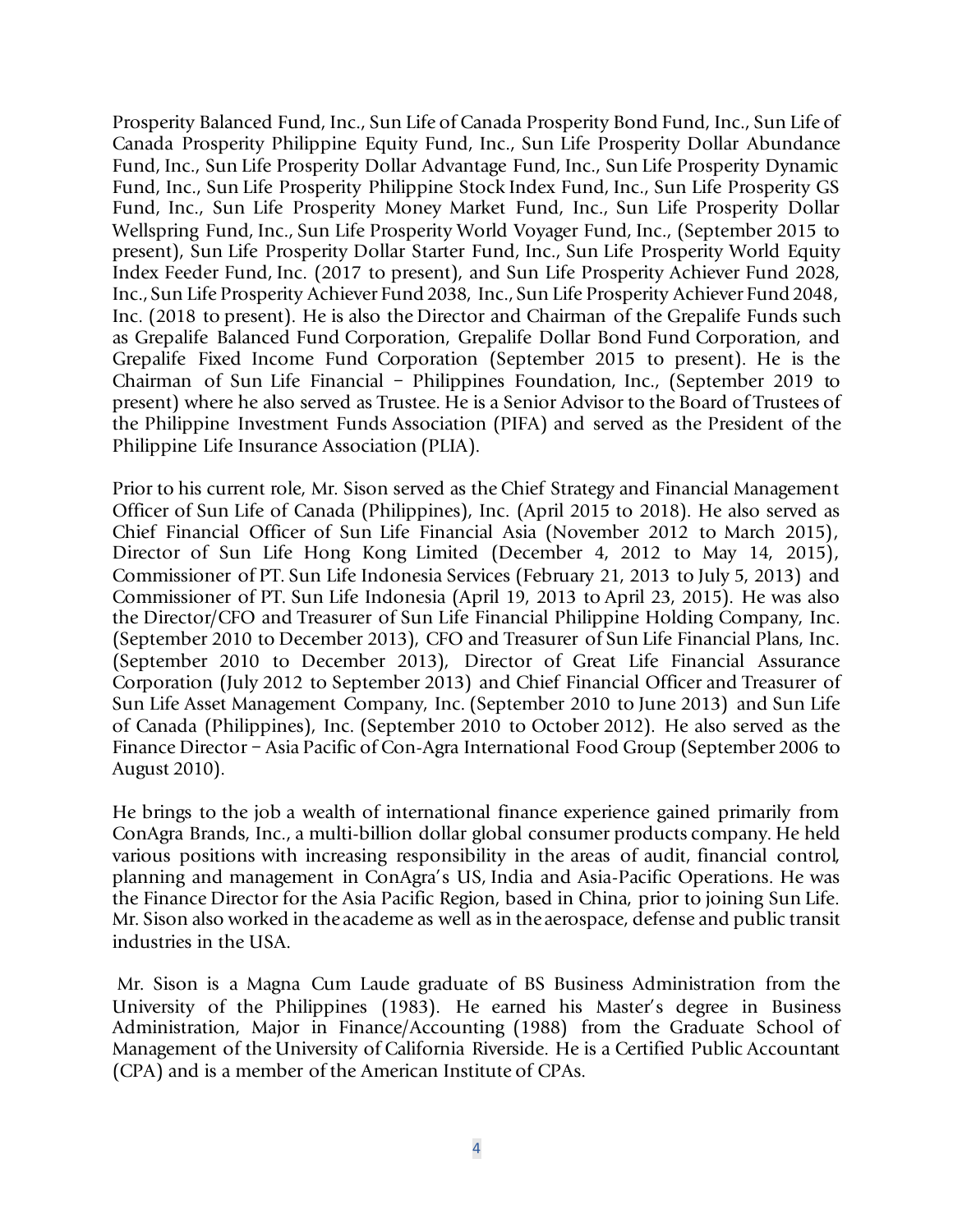#### **2. BOARD APPOINTED OFFICERS**

**ALEXANDER S. NARCISO Director and President** (March 2016 to present) See profile in page 1

**SHERWIN S. SAMPANG Treasurer** (October 2017 to present)

Mr. Sherwin S. Sampang, 41 years old, is the Treasurer of Sun Life Financial Plans, Inc. (October 2017 to present). He joined Sun Life as Head, Finance Systems, Processes and Internal Controls (September 2016 to October 2018), until his appointment as Head of Accounting and Controllership (November 2018 to present).

Mr. Sampang has over 20 years of local and international experience in Finance and Audit. He was the Chief Financial Officer/Head of Finance of QBE Seaboard Insurance Philippines, Inc., prior to joining Sun Life. His experience includes financial management leadership covering financial reporting, budgeting, forecasting, business insights, strategic planning, cost management, business process re-engineering, taxation and treasury. Prior to QBE Seaboard, he was a Director in the assurance practice of PwC Philippines and has acquired extensive international exposure from his 18-month secondment with Deloitte in Boston, MA, USA. He graduated with a degree in Bachelor of Science in Accountancy from Far Eastern University and attended the Management Development Program of the Asian Institute of Management. He maintains active membership in the Philippine Institute of Certified Public Accountants (PICPA).

#### **MA. JEMILYN S. CAMANIA**

### **Compliance Officer; Money Laundering Reporting Officer; Data Protection Officer**  (April 2020 to present)

Atty. Jemilyn S. Camania, 46 years old, is the Chief Compliance Officer of Sun Life Financial Plans, Inc.; Sun Life of Canada (Philippines), Inc.; Sun Life Asset Management Company, Inc.; Sun Life Financial – Philippines Foundation; and the sixteen Sun Life Prosperity Funds, i.e., Sun Life of Canada Prosperity Balanced Fund, Inc., Sun Life of Canada Prosperity Bond Fund, Inc., Sun Life of Canada Prosperity Philippine Equity Fund, Inc., Sun Life Prosperity Dollar Abundance Fund, Inc., Sun Life Prosperity Dollar Advantage Fund, Inc., Sun Life Prosperity Dollar Starter Fund, Inc., Sun Life Prosperity GS Fund, Inc., Sun Life Prosperity Peso Starter Fund, Inc., Sun Life Prosperity Dynamic Fund, Inc., Sun Life Prosperity Philippine Stock Index Fund, Inc., Sun Life Prosperity Dollar Wellspring Fund, Inc., Sun Life Prosperity World Voyager Fund, Inc., Sun Life Prosperity World Equity Index Feeder Fund, Inc., Sun Life Prosperity Achiever Fund 2028, Inc., Sun Life Prosperity Achiever Fund 2038, Inc., and Sun Life Prosperity Achiever Fund 2048, Inc. (01 April 2020 to present).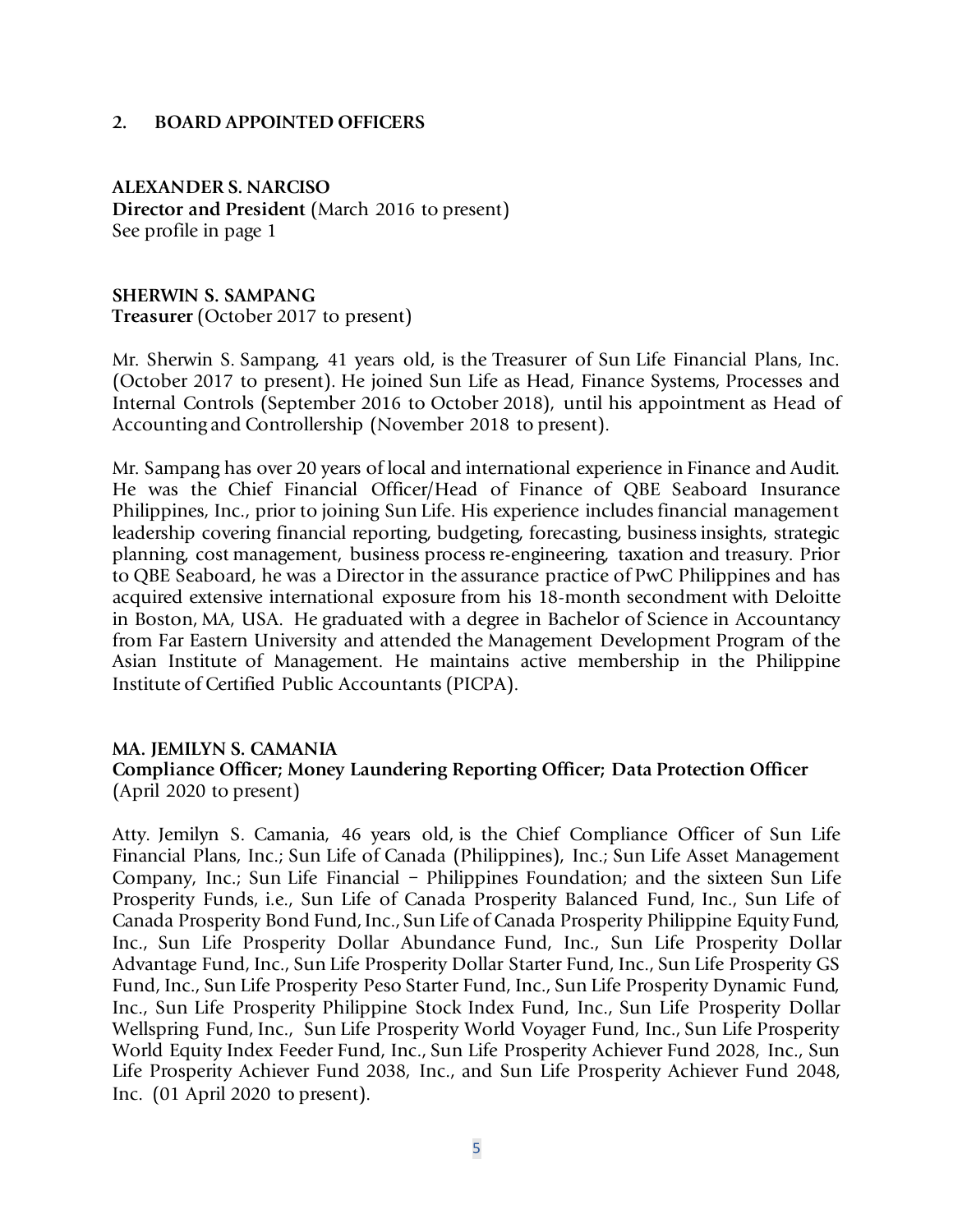Atty. Camania started at Sun Life of Canada (Philippines), Inc. as Assistant Counsel (2004 to 2007), Counsel (2007 to 2011), Senior Counsel (2011 to 2012), and Deputy General Counsel (2012 to 2020) and Head of General Corporate Services (2016 to 2020). She also served as Senior International Counsel for Sun Life Asia (2016 to 2020). She also served as Corporate Secretary of Sun Life of Canada (Philippines), Inc. (2010 to 2020); Sun Life Financial Plans, Inc. (2010 to 2020); Sun Life Asset Management Company, Inc. (2005 to 2020); Sun Life Financial Philippine Holding Company, Inc. (2012 to 2020); Sun Life Financial – Philippines Foundation (2012 to 2020); the sixteen Sun Life Prosperity Funds i.e., Sun Life of Canada Prosperity Balanced Fund, Inc., Sun Life of Canada Prosperity Bond Fund, Inc., Sun Life of Canada Prosperity Philippine Equity Fund, Inc., Sun Life Prosperity Dollar Abundance Fund, Inc., Sun Life Prosperity Dollar Advantage Fund, Inc., Sun Life Prosperity Dollar Starter Fund, Inc., Sun Life Prosperity GS Fund, Inc., Sun Life Prosperity Money Market Fund, Inc., (2005 to 2020), Sun Life Prosperity Dynamic Fund, Inc. (2012 to 2020), Sun Life Prosperity Philippine Stock Index Fund, Inc., Sun Life Prosperity Dollar Wellspring Fund, Inc., Sun Life Prosperity World Voyager Fund, Inc. (2015 to 2020), Sun Life Prosperity World Equity Index Feeder Fund, Inc., and Sun Life Prosperity Achiever Fund 2028, Inc., Sun Life Prosperity Achiever Fund 2038, Inc., and Sun Life Prosperity Achiever Fund 2048, Inc. (2018 to 2020); Grepalife Asset Management Corporation (2011 to 2020); the three Grepalife Mutual Funds i.e., Grepalife Balanced Fund Corporation, Grepalife Dollar Bond Fund Corporation and Grepalife Fixed Income Fund Corporation (2011 to 2020); and the Assistant Corporate Secretary of Sun Life Grepa Financial, Inc. (2011 to 2020). Prior to joining Sun Life, she worked as an Associate at the Cayetano Sebastian Ata Dado & Cruz Law Offices (2001 to 2004).

Atty. Camania received her Bachelor of Arts in Psychology (1992) and Bachelor of Laws (2001) degrees from the University of the Philippines (Diliman). She passed the Bar Examinations in 2002. She is also a Fellow, Life Management Institute (2010), Professional, Customer Service (with honors) (2011), and Associate, Insurance Regulatory Compliance (2014) of the Life Office Management Association (LOMA).

#### **ANNA KATRINA C. KABIGTING-IBERO Corporate Secretary** (April 2020 to present)

Atty. Anna Katrina C. Kabigting-Ibero, 42 years old, is the Corporate Secretary of Sun Life Financial Plans, Inc. She is also the Corporate Secretary of Sun Life of Canada (Philippines), Inc., Sun Life Asset Management Company, Inc., Sun Life Investment Management and Trust Corporation, Sun Life Financial Philippine Holding Company, Inc., Sun Life Financial – Philippines Foundation, Inc., and Grepalife Asset Management Corporation. She is also the Corporate Secretary of the sixteen Sun Life Prosperity Funds i.e., Sun Life of Canada Prosperity Balanced Fund, Inc., Sun Life of Canada Prosperity Bond Fund, Inc., Sun Life of Canada Prosperity Philippine Equity Fund, Inc., Sun Life Prosperity Dollar Abundance Fund, Inc., Sun Life Prosperity Dollar Advantage Fund, Inc., Sun Life Prosperity Dollar Starter Fund, Inc., Sun Life Prosperity Dynamic Fund, Inc., Sun Life Prosperity Philippine Stock Index Fund, Inc., Sun Life Prosperity GS Fund, Inc., Sun Life Prosperity Peso Starter Fund, Inc. (formerly Sun Life Prosperity Money Market Fund, Inc.),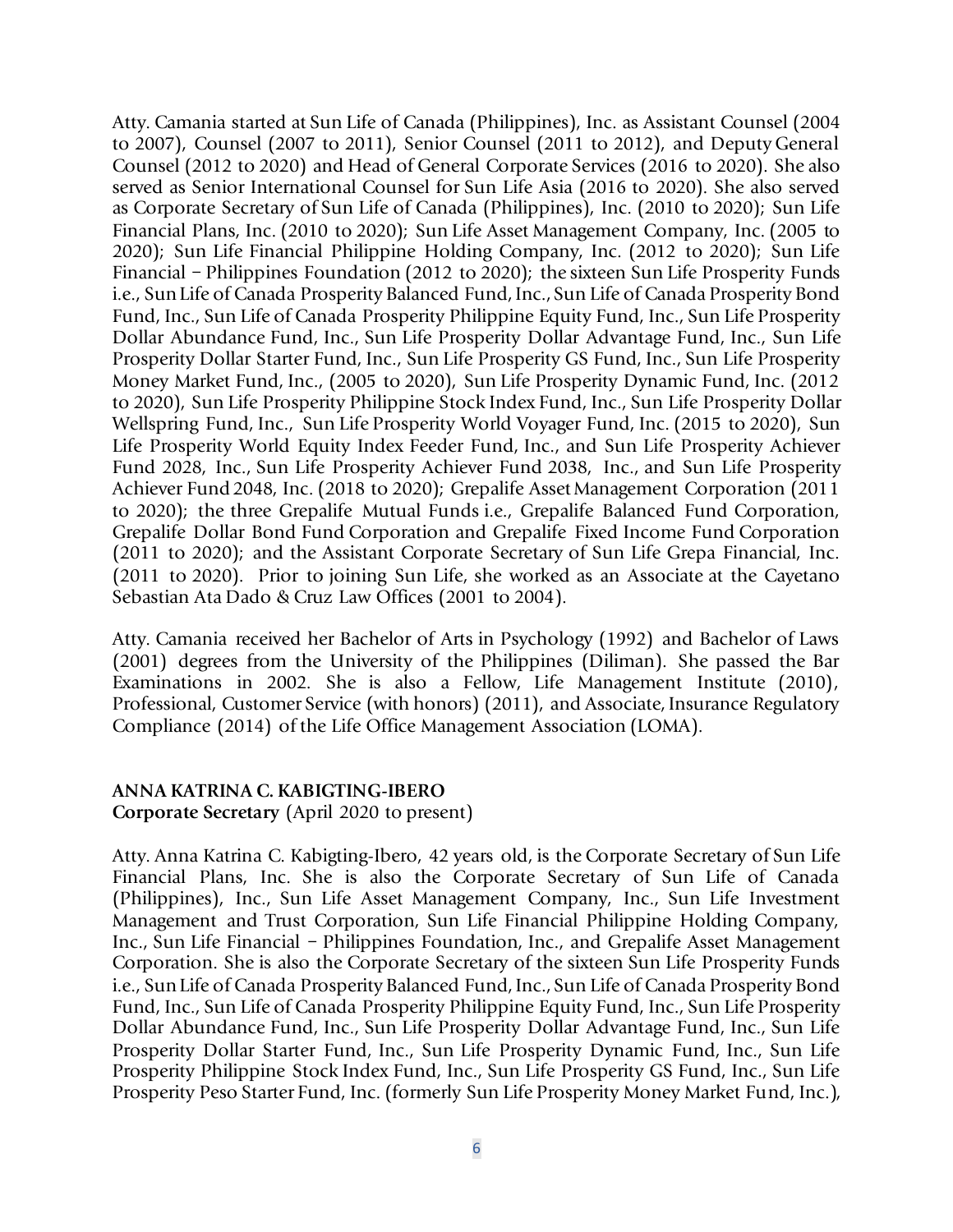Sun Life Prosperity Dollar Wellspring Fund, Inc., Sun Life Prosperity World Voyager Fund, Inc., Sun Life Prosperity World Equity Index Feeder Fund, Inc., Sun Life Prosperity Achiever Fund 2048, Inc., Sun Life Prosperity Achiever Fund 2038, Inc., Sun Life Prosperity Achiever Fund 2028, Inc., and the three Grepalife Mutual Funds i.e., Grepalife Balanced Fund Corporation, Grepalife Dollar Bond Fund Corporation and Grepalife Fixed Income Fund Corporation. She is also the Assistant Corporate Secretary of Sun Life Grepa Financial, Inc. (April 2020 to present).

Prior to joining Sun Life in 2014, Atty. Ibero worked as an Associate Lawyer at the David Cui-David Buenaventura and Ang Law Offices (2006 to 2010). She later joined the Bank of the Philippine Islands as Legal and Compliance Officer of the Bank's Asset Management and Trust Group (2010 to 2014). Atty. Ibero received her Bachelor of Arts Major in Legal Management (2000) and Bachelor of Laws (2005) from the University of Santo Tomas. She was called to the Bar in 2006.

### **WINLOVE APPLE R. SANDALO-ESPERANZA Assistant Corporate Secretary** (April 2020 to present)

Atty. Winlove Apple R. Sandalo-Esperanza, 41 years old, is the Assistant Corporate Secretary of Sun Life Financial Plans, Inc. She also serves as the Assistant Corporate Secretary of Sun Life of Canada (Philippines), Inc., , Sun Life Financial Philippine Holding Company, Inc., and Sun Life Financial – Philippines Foundation, Inc. (April 2020 to present). Prior to joining Sun Life in 2020, Atty. Esperanza worked as a Junior Associate at the Abuda Asis & Associates (2009 to 2012). She later joined the Philippine National Bank as In-House Counsel (2012 to 2020). Atty. Esperanza received her Bachelor of Arts in Economics (2003) and Juris Doctor (2009) from the University of Philippines, Diliman. She was called to the Bar in 2010.

## **3. BOARD OF DIRECTORS**

## **a. Members of the Board of Directors**

| Chia-Ling Chou aka Lucy Chou | Chairman of the Board, Director |
|------------------------------|---------------------------------|
| Alexander S. Narciso         | President, Director             |
| Oscar S. Reyes               | Independent Director            |
| Francisco S.A. Sandejas      | Independent Director            |
| Benedicto C. Sison           | Director                        |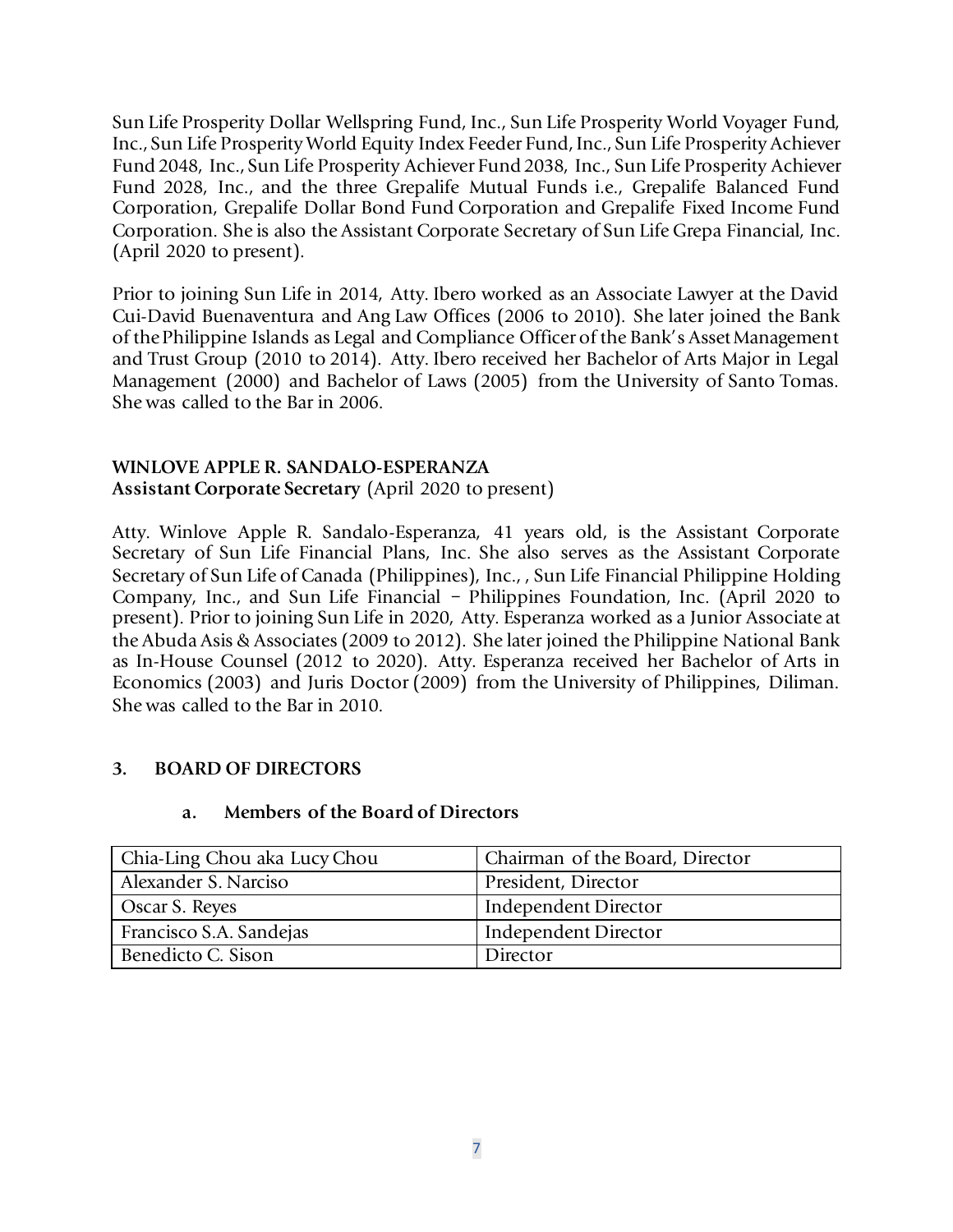|                                 | 2021 Meeting Dates |                        |             |  |
|---------------------------------|--------------------|------------------------|-------------|--|
| <b>Board of Directors</b>       | 02 March           | 17 August<br>(Special) | 06 December |  |
| Chia-Ling Chou aka Lucy<br>Chou |                    |                        |             |  |
| Alexander S. Narciso            |                    |                        |             |  |
| Oscar S. Reyes                  |                    |                        |             |  |
| Francisco S.A. Sandejas         |                    |                        |             |  |
| Benedicto C. Sison              |                    |                        |             |  |

## **b. Attendance of the Members of the Board/Number Meetings Held**

## **4. BOARD COMMITTEES**

## **a. Audit, Compliance, and Corporate Governance Committee**

| Audit, Compliance and                                   | 2021 Meeting Date |             |  |
|---------------------------------------------------------|-------------------|-------------|--|
| <b>Corporate Governance</b><br><b>Committee Members</b> | 02 March          | 06 December |  |
| Oscar S. Reyes                                          |                   |             |  |
| Francisco S.A. Sandejas                                 |                   |             |  |
| Chia-Ling Chou aka Lucy                                 |                   |             |  |
| Chou                                                    |                   |             |  |

# **b. Review Committee for Related Party Transactions**

|                                                                   | 2021 Meeting Dates |                        |             |  |
|-------------------------------------------------------------------|--------------------|------------------------|-------------|--|
| <b>Committee for Related Party</b><br><b>Transactions Members</b> | 02 March           | 17 August<br>(Special) | 06 December |  |
| Chia-Ling Chou aka Lucy                                           |                    |                        |             |  |
| Chou                                                              |                    |                        |             |  |
| Oscar S. Reyes                                                    |                    |                        |             |  |
| Francisco S.A. Sandejas                                           |                    |                        |             |  |